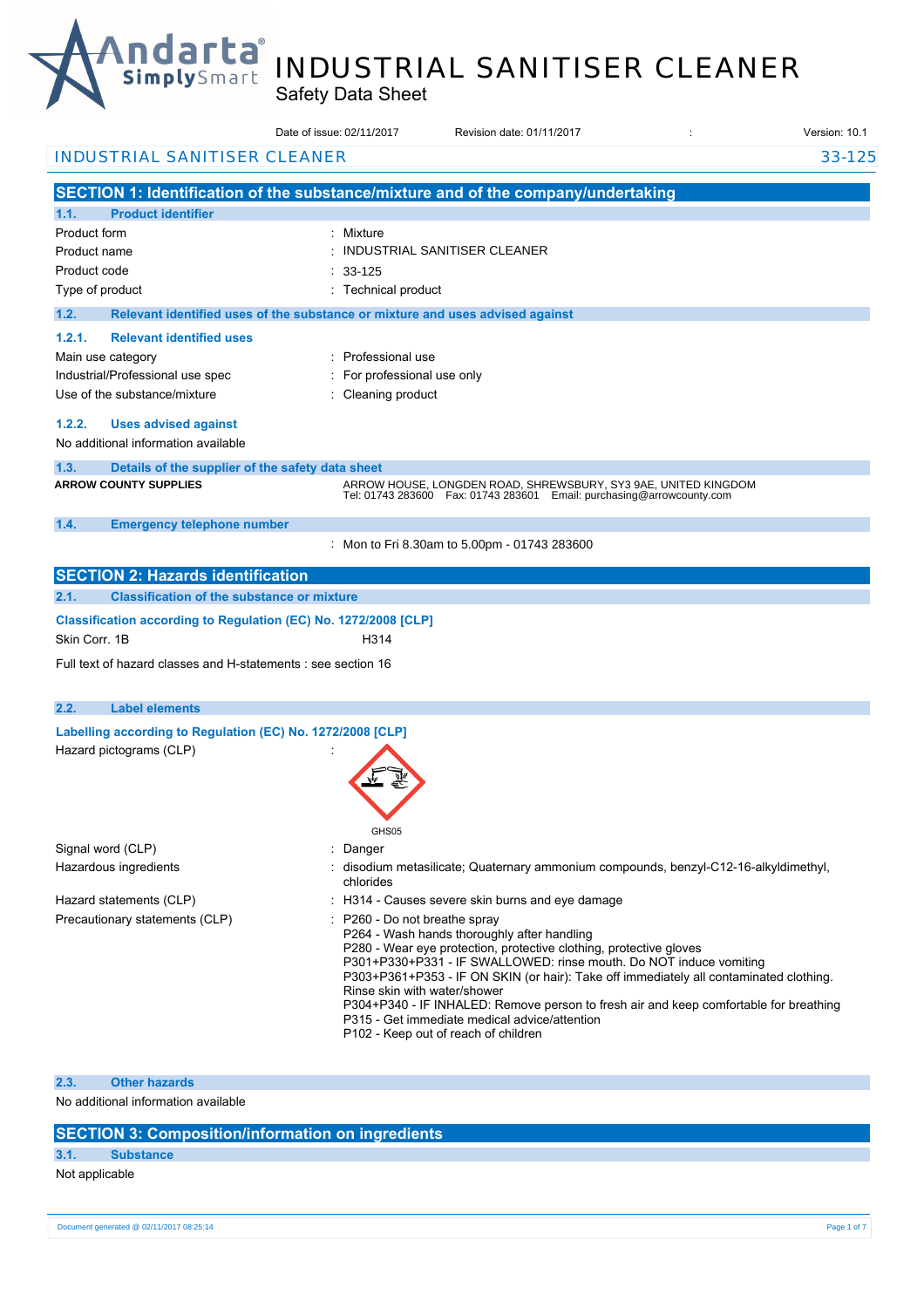## **3.2. Mixture**

| <b>Name</b>                                                               | <b>Product identifier</b>                                               | $\frac{9}{6}$ | <b>Classification according to</b><br><b>Regulation (EC) No.</b><br>1272/2008 [CLP]                                             |
|---------------------------------------------------------------------------|-------------------------------------------------------------------------|---------------|---------------------------------------------------------------------------------------------------------------------------------|
| Alcohol Alkoxylate                                                        | (CAS No) 166736-08-9                                                    | 1 - 5         | Acute Tox. 4 (Oral), H302<br>Eye Dam. 1, H318                                                                                   |
| disodium metasilicate                                                     | (CAS No) 6834-92-0<br>(EC no) 229-912-9<br>(EC index no) 014-010-00-8   | $1 - 5$       | Skin Corr. 1B, H314<br>STOT SE 3, H335                                                                                          |
| Quaternary ammonium compounds, benzyl-C12-16-<br>alkyldimethyl, chlorides | (CAS No) 68424-85-1<br>(EC no) 270-325-2<br>(REACH-no) 01-2119965180-41 | $1 - 5$       | Acute Tox. 4 (Oral), H302<br>Skin Corr. 1B, H314<br>Eye Dam. 1, H318<br>Aquatic Acute 1, H400<br>Aquatic Chronic Not classified |

Full text of H-statements: see section 16

| <b>SECTION 4: First aid measures</b>                                               |                                                                                                                                     |
|------------------------------------------------------------------------------------|-------------------------------------------------------------------------------------------------------------------------------------|
| <b>Description of first aid measures</b><br>4.1.                                   |                                                                                                                                     |
| First-aid measures general                                                         | : Get medical advice/attention if you feel unwell.                                                                                  |
| First-aid measures after inhalation                                                | Remove person to fresh air and keep comfortable for breathing.                                                                      |
| First-aid measures after skin contact                                              | Wash with plenty of soap and water. Take off immediately all contaminated clothing and wash it<br>before reuse.                     |
| First-aid measures after eye contact                                               | Immediately rinse with water for a prolonged period while holding the eyelids wide open. Get<br>immediate medical advice/attention. |
| First-aid measures after ingestion                                                 | : Do NOT induce vomiting. Rinse mouth. Drink plenty of water. Get medical advice/attention.                                         |
| 4.2.<br>Most important symptoms and effects, both acute and delayed                |                                                                                                                                     |
| Symptoms/injuries after inhalation                                                 | : May cause respiratory irritation.                                                                                                 |
| Symptoms/injuries after skin contact                                               | Burns.                                                                                                                              |
| Symptoms/injuries after eye contact                                                | Causes serious eye damage.                                                                                                          |
| Symptoms/injuries after ingestion                                                  | Burns.                                                                                                                              |
| 4.3.<br>Indication of any immediate medical attention and special treatment needed |                                                                                                                                     |
| Treat symptomatically.                                                             |                                                                                                                                     |
| <b>SECTION 5: Firefighting measures</b>                                            |                                                                                                                                     |
| <b>Extinguishing media</b><br>5.1.                                                 |                                                                                                                                     |
| Suitable extinguishing media                                                       | : Carbon dioxide. Dry powder. Foam.                                                                                                 |
| 5.2.<br>Special hazards arising from the substance or mixture                      |                                                                                                                                     |
| Hazardous decomposition products in case of<br>fire                                | Corrosive vapours.                                                                                                                  |
| 5.3.<br><b>Advice for firefighters</b>                                             |                                                                                                                                     |
| No additional information available                                                |                                                                                                                                     |
| <b>SECTION 6: Accidental release measures</b>                                      |                                                                                                                                     |
| Personal precautions, protective equipment and emergency procedures<br>6.1.        |                                                                                                                                     |
| 6.1.1.<br>For non-emergency personnel                                              |                                                                                                                                     |
| <b>Emergency procedures</b>                                                        | Evacuate unnecessary personnel.                                                                                                     |
| 6.1.2.<br>For emergency responders                                                 |                                                                                                                                     |
| Protective equipment                                                               | : Use personal protective equipment as required.                                                                                    |
| 6.2.<br><b>Environmental precautions</b>                                           |                                                                                                                                     |
| Avoid release to the environment.                                                  |                                                                                                                                     |
| Methods and material for containment and cleaning up<br>6.3.                       |                                                                                                                                     |
| For containment                                                                    | : Collect spillage.                                                                                                                 |
| Methods for cleaning up                                                            | Soak up spills with inert solids, such as clay or diatomaceous earth as soon as possible.                                           |
| <b>Reference to other sections</b><br>6.4.                                         |                                                                                                                                     |
|                                                                                    | For further information refer to section 8: "Exposure controls/personal protection". For further information refer to section 13.   |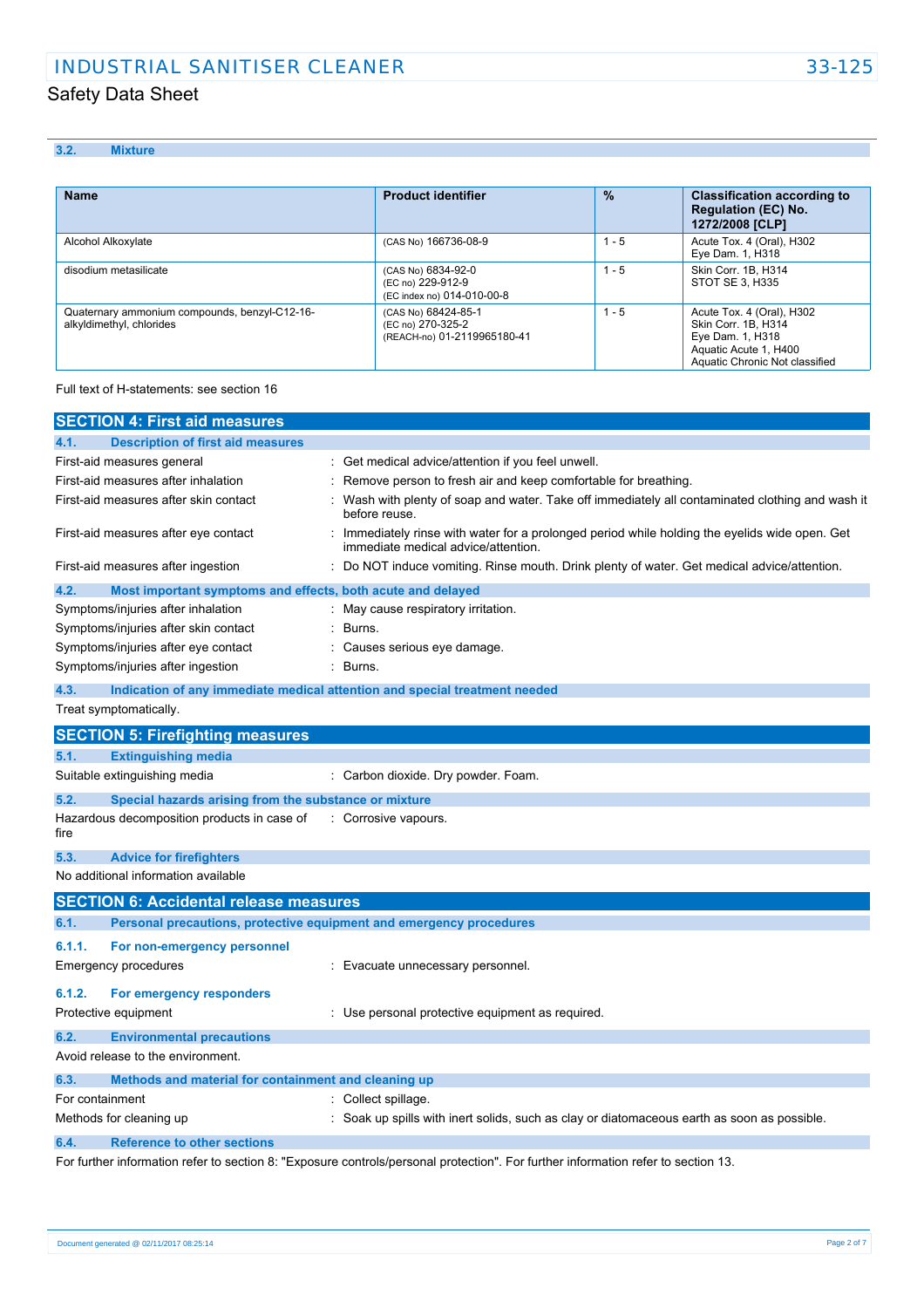| <b>SECTION 7: Handling and storage</b>                               |                                                                 |
|----------------------------------------------------------------------|-----------------------------------------------------------------|
| 7.1.<br><b>Precautions for safe handling</b>                         |                                                                 |
| Precautions for safe handling                                        | : Avoid contact with skin and eyes.                             |
| Hygiene measures                                                     | Do not eat, drink or smoke when using this product.             |
| 7.2.<br>Conditions for safe storage, including any incompatibilities |                                                                 |
| Technical measures                                                   | Does not require any specific or particular technical measures. |
| Storage conditions                                                   | Keep container closed when not in use.                          |
| Incompatible products                                                | Oxidizing agent. Strong acids.                                  |
| Incompatible materials                                               | Metals.                                                         |
| Special rules on packaging                                           | Keep only in original container.                                |
| 7.3.<br><b>Specific end use(s)</b>                                   |                                                                 |
| No additional information available                                  |                                                                 |
| <b>SECTION 8: Exposure controls/personal protection</b>              |                                                                 |
| 8.1.<br><b>Control parameters</b>                                    |                                                                 |
| No additional information available                                  |                                                                 |
|                                                                      |                                                                 |
| 8.2.<br><b>Exposure controls</b>                                     |                                                                 |
| Personal protective equipment                                        | Protective clothing. Gloves. Safety glasses.<br>÷.              |
| Materials for protective clothing                                    | Protective clothing. PICM008                                    |
|                                                                      |                                                                 |
| <b>SECTION 9: Physical and chemical properties</b>                   |                                                                 |
| 9.1.<br>Information on basic physical and chemical properties        |                                                                 |
| Physical state                                                       | : Liquid                                                        |
| Appearance                                                           | Liquid.                                                         |
| Colour                                                               | Colourless.                                                     |
| Odour                                                                | odourless.                                                      |
| Odour threshold                                                      | No data available                                               |
| рH<br>Relative evaporation rate (butylacetate=1)                     | 13.1<br>No data available                                       |
| Melting point                                                        | No data available                                               |
| Freezing point                                                       | No data available                                               |
| Boiling point                                                        | : >= 100 °C                                                     |
| Flash point                                                          | No data available                                               |
| Auto-ignition temperature                                            | No data available                                               |
| Decomposition temperature                                            | No data available                                               |
| Flammability (solid, gas)                                            | No data available                                               |
| Vapour pressure                                                      | No data available                                               |
| Relative vapour density at 20 °C                                     | No data available                                               |
| Relative density                                                     | No data available                                               |
| Density                                                              | 1.05                                                            |
| Solubility                                                           | Miscible with water.                                            |
| Log Pow                                                              | No data available                                               |
| Viscosity, kinematic                                                 | No data available                                               |
| Viscosity, dynamic                                                   | No data available                                               |
| <b>Explosive properties</b>                                          | No data available                                               |
| Oxidising properties                                                 | No data available                                               |
| <b>Explosive limits</b>                                              | No data available                                               |
| <b>Other information</b><br>9.2.                                     |                                                                 |
|                                                                      |                                                                 |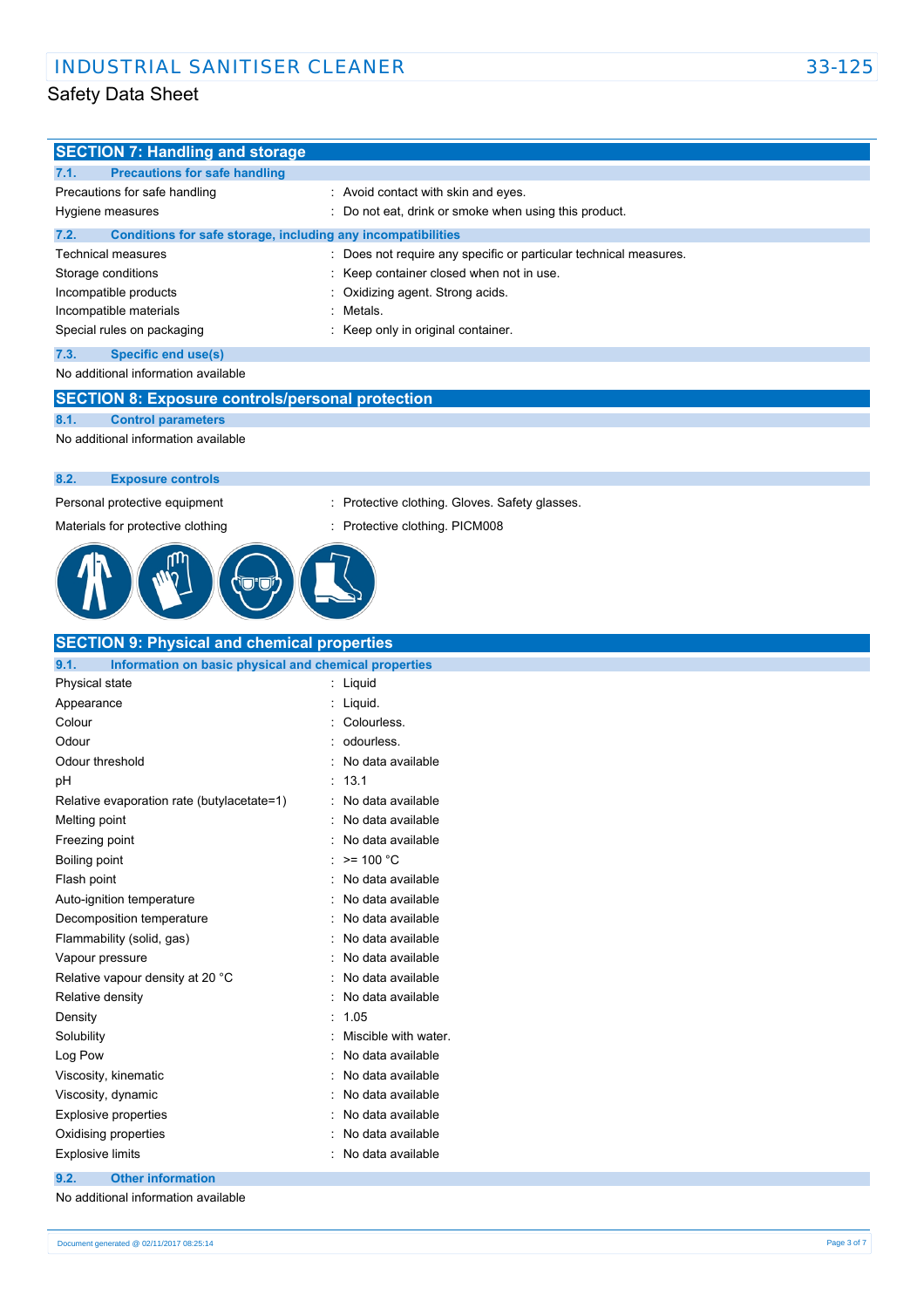|         | <b>SECTION 10: Stability and reactivity</b> |
|---------|---------------------------------------------|
| 10.1.   | <b>Reactivity</b>                           |
|         | No additional information available         |
| 10.2.   | <b>Chemical stability</b>                   |
|         | Stable under normal conditions.             |
| 10.3.   | <b>Possibility of hazardous reactions</b>   |
|         | No additional information available         |
| 10.4.   | <b>Conditions to avoid</b>                  |
|         | No additional information available         |
| 10.5.   | <b>Incompatible materials</b>               |
| metals. |                                             |
| 10.6.   | <b>Hazardous decomposition products</b>     |

No additional information available

| <b>SECTION 11: Toxicological information</b>          |                                                        |  |
|-------------------------------------------------------|--------------------------------------------------------|--|
| 11.1.<br>Information on toxicological effects         |                                                        |  |
| Acute toxicity                                        | : Not classified                                       |  |
| Skin corrosion/irritation                             | : Causes severe skin burns and eye damage.<br>pH: 13.1 |  |
| Serious eye damage/irritation                         | : Serious eye damage, category 1, implicit<br>pH: 13.1 |  |
| Respiratory or skin sensitisation                     | : Not classified                                       |  |
| Germ cell mutagenicity                                | : Not classified                                       |  |
| Carcinogenicity                                       | Not classified                                         |  |
| Reproductive toxicity                                 | : Not classified                                       |  |
| Specific target organ toxicity (single exposure)      | : Not classified                                       |  |
| Specific target organ toxicity (repeated<br>exposure) | : Not classified                                       |  |
| Aspiration hazard                                     | : Not classified                                       |  |

### **SECTION 12: Ecological information 12.1. Toxicity**

| Alcohol Alkoxylate (166736-08-9)                                                   |                   |  |
|------------------------------------------------------------------------------------|-------------------|--|
| LC50 fish 1                                                                        | $> 10 - 100$ mg/l |  |
| EC50 Daphnia 1                                                                     | $> 10 - 100$ mg/l |  |
| ErC50 (other aquatic plants)                                                       | $> 10 - 100$ mg/l |  |
| Quaternary ammonium compounds, benzyl-C12-16-alkyldimethyl, chlorides (68424-85-1) |                   |  |
| ErC50 (algae)                                                                      | $<$ mg/l          |  |
|                                                                                    |                   |  |
| 12.2.<br><b>Persistence and degradability</b>                                      |                   |  |
| No additional information available                                                |                   |  |
| 12.3.<br><b>Bioaccumulative potential</b>                                          |                   |  |
| No additional information available                                                |                   |  |
| 12.4.<br><b>Mobility in soil</b>                                                   |                   |  |
| No additional information available                                                |                   |  |
| 12.5.<br><b>Results of PBT and vPvB assessment</b>                                 |                   |  |
| No additional information available                                                |                   |  |
| <b>Other adverse effects</b><br>12.6.                                              |                   |  |
| No additional information available                                                |                   |  |
| <b>SECTION 13: Disposal considerations</b>                                         |                   |  |
| <b>Waste treatment methods</b><br>13.1.                                            |                   |  |
| No additional information available                                                |                   |  |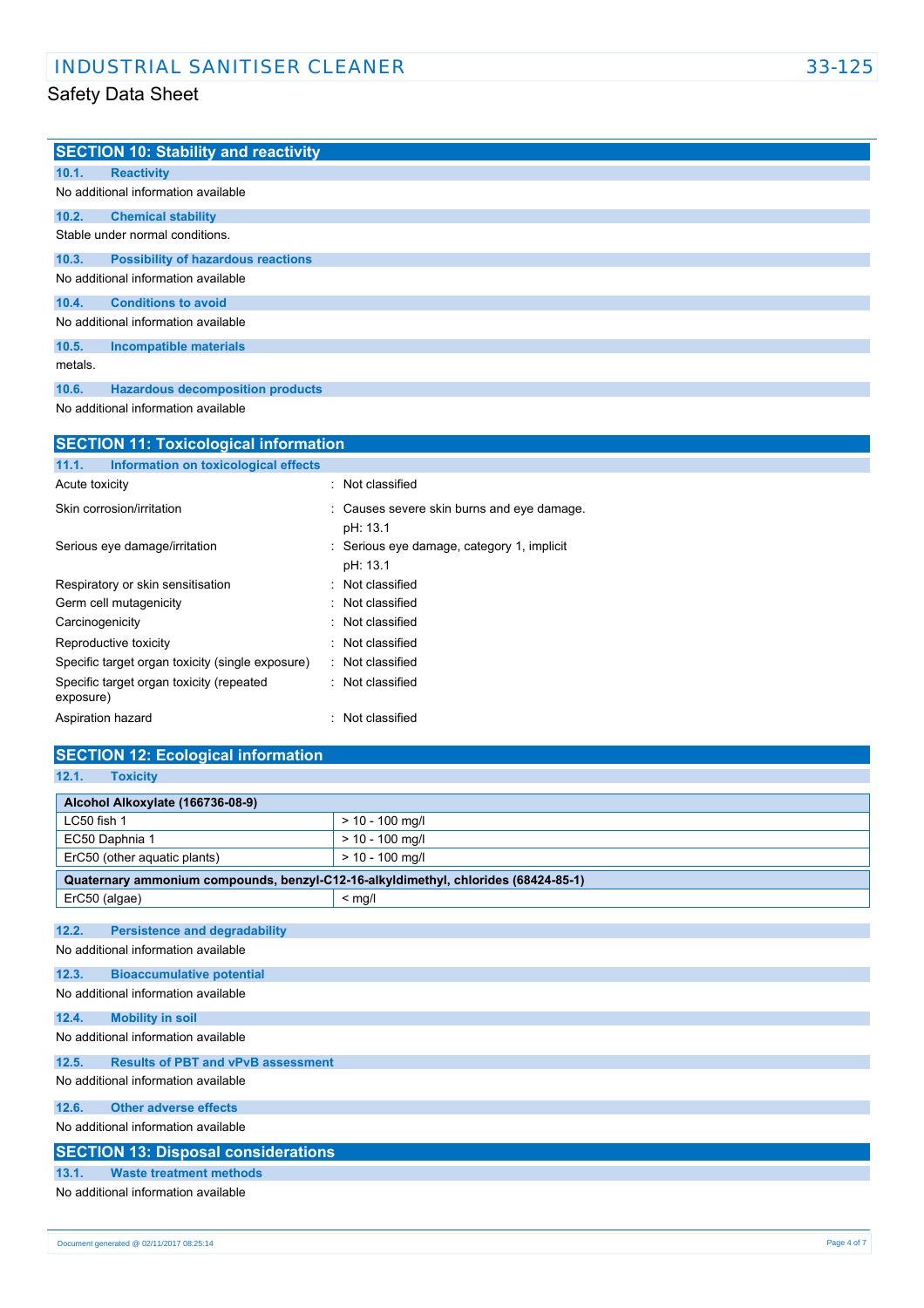| <b>SECTION 14: Transport information</b>         |                                                                                                         |
|--------------------------------------------------|---------------------------------------------------------------------------------------------------------|
| In accordance with ADR / RID / IMDG / IATA / ADN |                                                                                                         |
| 14.1.<br><b>UN number</b>                        |                                                                                                         |
| UN-No. (ADR)                                     | : 1760                                                                                                  |
| UN-No. (IMDG)                                    | : 1760                                                                                                  |
| UN-No. (IATA)                                    | : 1760                                                                                                  |
|                                                  |                                                                                                         |
| 14.2.<br><b>UN proper shipping name</b>          |                                                                                                         |
| Proper Shipping Name (ADR)                       | : CORROSIVE LIQUID, N.O.S.                                                                              |
| Proper Shipping Name (IMDG)                      | CORROSIVE LIQUID, N.O.S.<br>÷                                                                           |
| Proper Shipping Name (IATA)                      | CORROSIVE LIQUID, N.O.S.<br>÷                                                                           |
| Transport document description (ADR)             | : UN 1760 CORROSIVE LIQUID, N.O.S. (SODIUM METASILICATE, QUATERNARY<br>AMMONIUM COMPOUNDS), 8, III, (E) |
| Transport document description (IMDG)            | : UN 1760 CORROSIVE LIQUID, N.O.S. (SODIUM METASILICATE, QUATERNARY                                     |
|                                                  | AMMONIUM COMPOUNDS), 8, III                                                                             |
| 14.3.<br><b>Transport hazard class(es)</b>       |                                                                                                         |
| <b>ADR</b>                                       |                                                                                                         |
| Transport hazard class(es) (ADR)                 | $\therefore$ 8                                                                                          |
| Danger labels (ADR)                              | $\therefore$ 8                                                                                          |
|                                                  |                                                                                                         |
|                                                  |                                                                                                         |
|                                                  |                                                                                                         |
|                                                  |                                                                                                         |
|                                                  |                                                                                                         |
|                                                  |                                                                                                         |
|                                                  |                                                                                                         |
| <b>IMDG</b>                                      |                                                                                                         |
| Transport hazard class(es) (IMDG)                | : 8                                                                                                     |
| Danger labels (IMDG)                             | $\therefore$ 8                                                                                          |
|                                                  |                                                                                                         |
|                                                  |                                                                                                         |
|                                                  |                                                                                                         |
|                                                  |                                                                                                         |
|                                                  |                                                                                                         |
|                                                  |                                                                                                         |
| <b>IATA</b>                                      |                                                                                                         |
| Transport hazard class(es) (IATA)                | $\therefore$ 8                                                                                          |
| Hazard labels (IATA)                             | 8                                                                                                       |
|                                                  |                                                                                                         |
|                                                  |                                                                                                         |
|                                                  |                                                                                                         |
|                                                  |                                                                                                         |
|                                                  |                                                                                                         |
|                                                  |                                                                                                         |
|                                                  |                                                                                                         |
| <b>Packing group</b><br>14.4.                    |                                                                                                         |
| Packing group (ADR)                              | $\pm$ 111                                                                                               |
| Packing group (IMDG)                             | $\pm$ III                                                                                               |
| Packing group (IATA)                             | $\pm$ III                                                                                               |
| 14.5.<br><b>Environmental hazards</b>            |                                                                                                         |
| Dangerous for the environment                    | $:$ No                                                                                                  |
| Marine pollutant                                 | : No                                                                                                    |
| Other information                                | : No supplementary information available                                                                |
|                                                  |                                                                                                         |
| <b>Special precautions for user</b><br>14.6.     |                                                                                                         |
| - Overland transport                             |                                                                                                         |
| Classification code (ADR)                        | $\therefore$ C9                                                                                         |
|                                                  |                                                                                                         |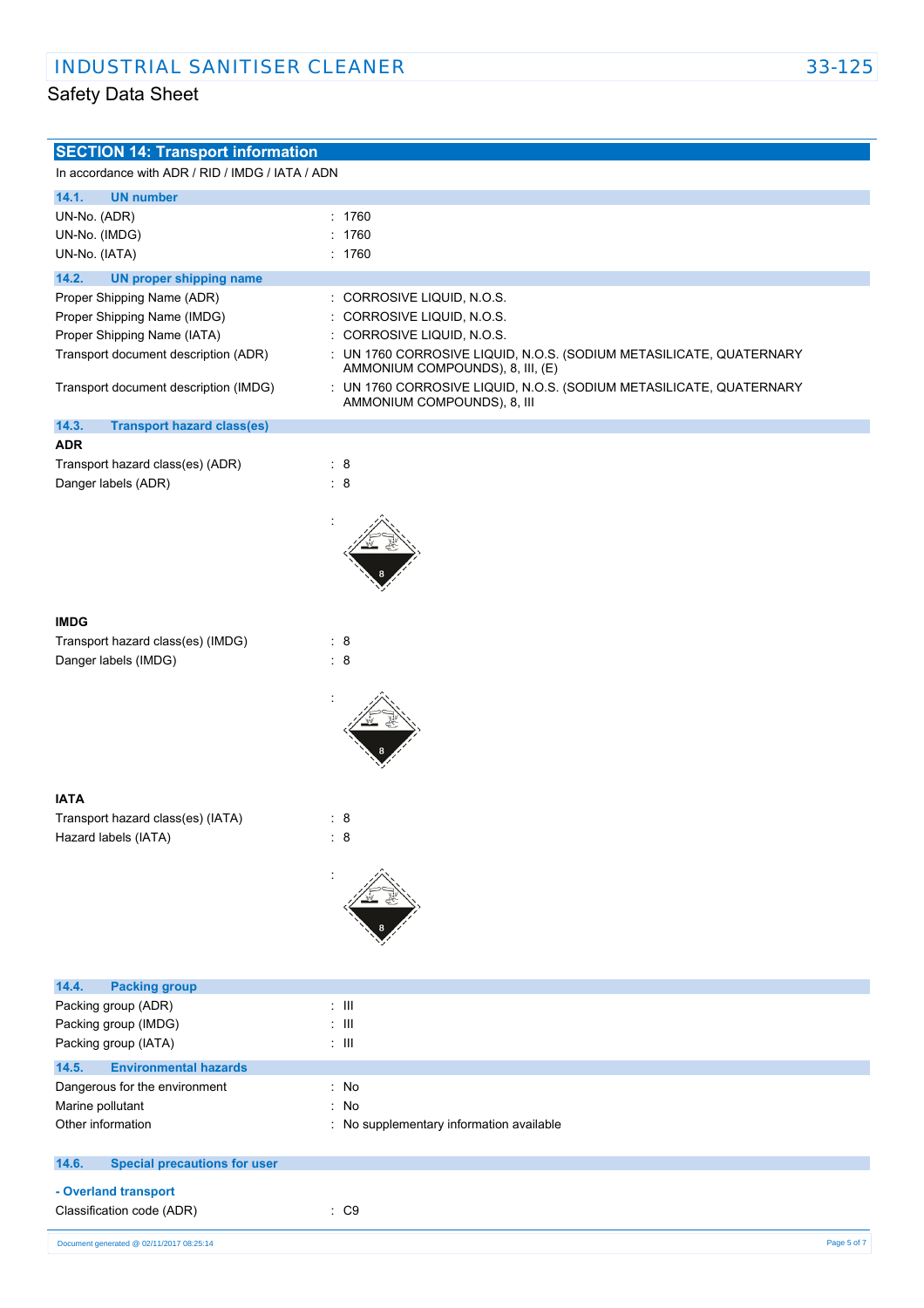| Special provisions (ADR)                                     | : 274                                                                                         |
|--------------------------------------------------------------|-----------------------------------------------------------------------------------------------|
| Limited quantities (ADR)                                     | 51                                                                                            |
| Excepted quantities (ADR)                                    | E1                                                                                            |
| Packing instructions (ADR)                                   | : P001, IBC03, LP01, R001                                                                     |
| Mixed packing provisions (ADR)                               | : MP19                                                                                        |
| Portable tank and bulk container instructions<br>(ADR)       | : T7                                                                                          |
| Portable tank and bulk container special<br>provisions (ADR) | $:$ TP1, TP28                                                                                 |
| Tank code (ADR)                                              | : L4BN                                                                                        |
| Vehicle for tank carriage                                    | : AT                                                                                          |
| Transport category (ADR)                                     | $\therefore$ 3                                                                                |
| Special provisions for carriage - Packages<br>(ADR)          | : V12                                                                                         |
| Hazard identification number (Kemler No.)                    | $\therefore 80$                                                                               |
| Orange plates                                                | 80<br>1760                                                                                    |
| Tunnel restriction code (ADR)                                | ÷Ε                                                                                            |
| EAC code                                                     | : 2X                                                                                          |
| APP code                                                     | $\therefore$ B                                                                                |
|                                                              |                                                                                               |
| - Transport by sea                                           |                                                                                               |
| Special provisions (IMDG)                                    | : 223, 274                                                                                    |
| Limited quantities (IMDG)                                    | 5 L                                                                                           |
| Excepted quantities (IMDG)                                   | E1                                                                                            |
| Packing instructions (IMDG)                                  | P001, LP01                                                                                    |
| IBC packing instructions (IMDG)                              | IBC03                                                                                         |
| Tank instructions (IMDG)                                     | T7                                                                                            |
| Tank special provisions (IMDG)                               | TP1, TP28                                                                                     |
| EmS-No. (Fire)                                               | $-F-A$                                                                                        |
| EmS-No. (Spillage)                                           | $\cdot$ S-B                                                                                   |
| Stowage category (IMDG)                                      | : A                                                                                           |
| Stowage and segregation (IMDG)                               | : Clear of living quarters.                                                                   |
| Properties and observations (IMDG)                           | : Causes burns to skin, eyes and mucous membranes.                                            |
| - Air transport                                              |                                                                                               |
| PCA Excepted quantities (IATA)                               | $\therefore$ E1                                                                               |
| PCA Limited quantities (IATA)                                | : Y841                                                                                        |
| PCA limited quantity max net quantity (IATA)                 | $\therefore$ 1L                                                                               |
| PCA packing instructions (IATA)                              | : 852                                                                                         |
| PCA max net quantity (IATA)                                  | $\therefore$ 5L                                                                               |
| CAO packing instructions (IATA)                              | : 856                                                                                         |
| CAO max net quantity (IATA)                                  | $\therefore$ 60L                                                                              |
| Special provisions (IATA)                                    | AA3                                                                                           |
| ERG code (IATA)                                              | : 8L                                                                                          |
|                                                              |                                                                                               |
| 14.7.<br>IBC code                                            | Transport in bulk according to Annex II of MARPOL 73/78 and the IBC Code<br>: Not applicable. |
|                                                              |                                                                                               |
| <b>SECTION 15: Regulatory information</b>                    |                                                                                               |

**15.1. Safety, health and environmental regulations/legislation specific for the substance or mixture**

### **15.1.1. EU-Regulations**

Contains no REACH substances with Annex XVII restrictions Contains no substance on the REACH candidate list Contains no REACH Annex XIV substances

### **15.1.2. National regulations**